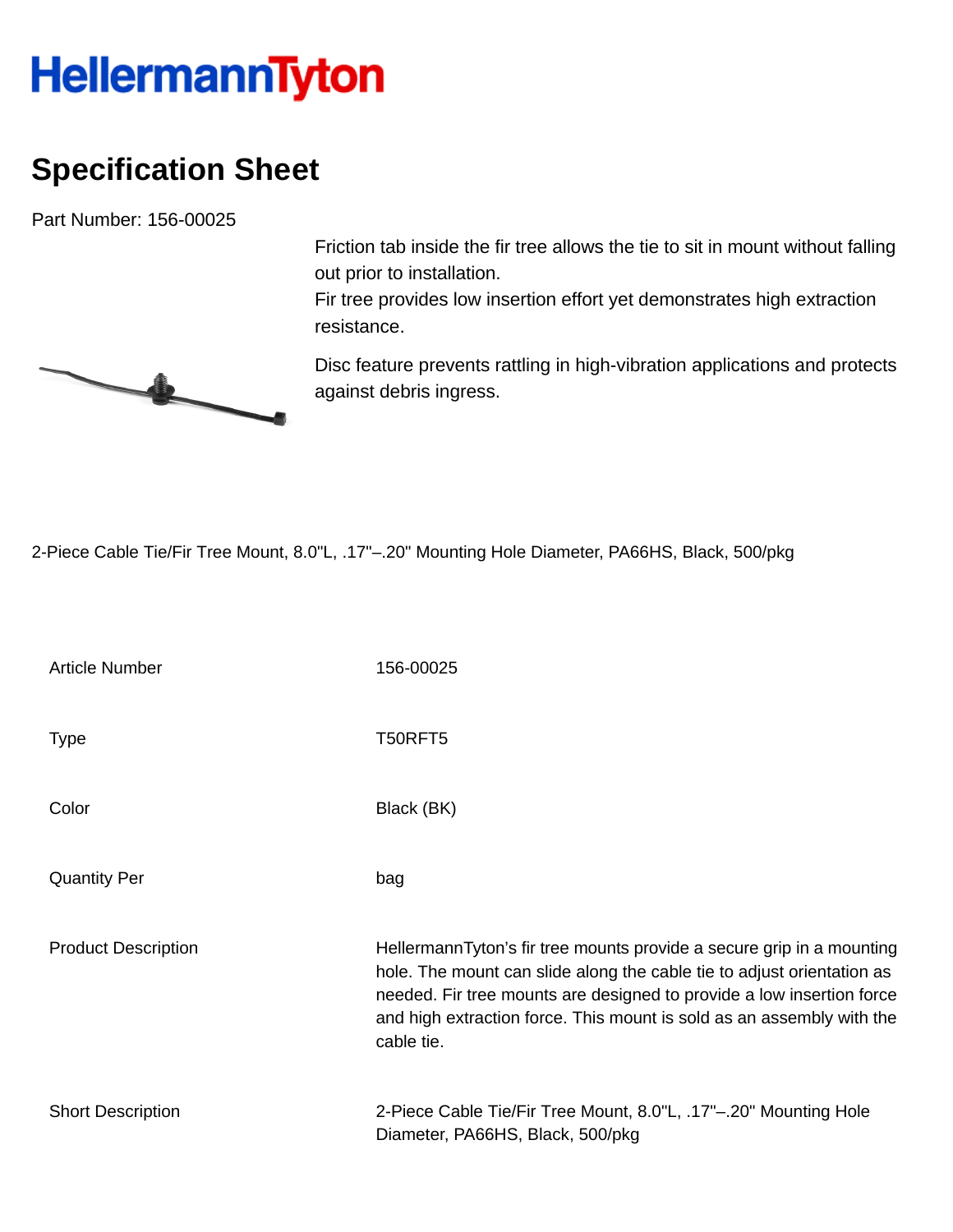| Minimum Tensile Strength (Imperial)   | 50.0                   |
|---------------------------------------|------------------------|
| Minimum Tensile Strength (Metric)     | 225                    |
| Length L (Imperial)                   | 7.9                    |
| Length L (Metric)                     | 200.0                  |
| <b>Fixation Method</b>                | <b>Fir Tree</b>        |
| <b>Identification Plate Position</b>  | none                   |
| <b>Releasable Closure</b>             | No                     |
| <b>Tie Closure</b>                    | plastic pawl           |
| Variant                               | <b>Inside Serrated</b> |
| Width W (Imperial)                    | 0.18                   |
| Width W (Metric)                      | 4.6                    |
| <b>Bundle Diameter Min (Imperial)</b> | 0.06                   |
| <b>Bundle Diameter Min (Metric)</b>   | 4.0                    |
| <b>Bundle Diameter Max (Imperial)</b> | 2.0                    |
| <b>Bundle Diameter Max (Metric)</b>   | 45.0                   |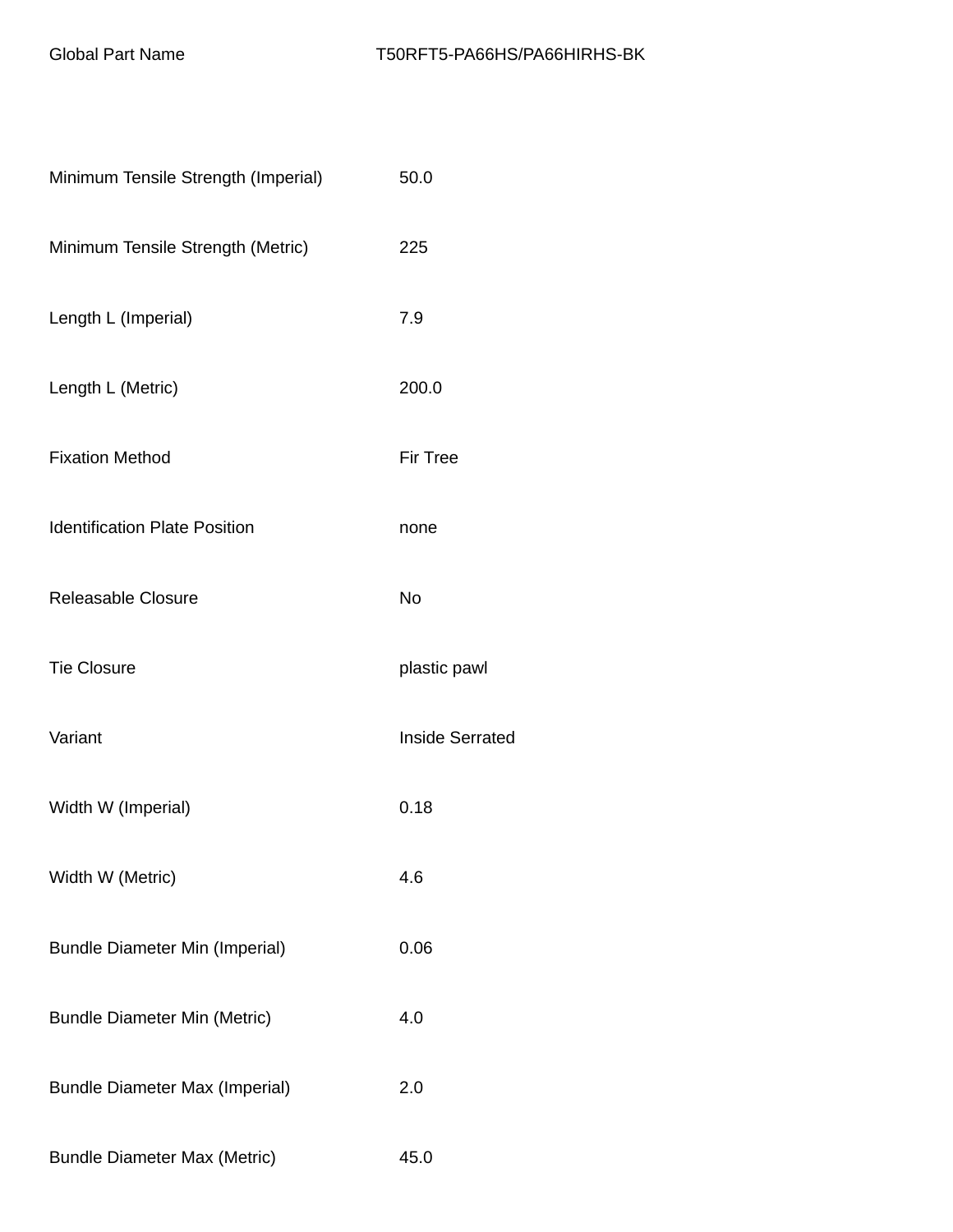| Height H (Imperial)                     | 0.05           |
|-----------------------------------------|----------------|
| Height H (Metric)                       | 1.2            |
| Panel Thickness Min (Imperial)          | 0.03           |
| Panel Thickness Max (Imperial)          | 0.12           |
| Panel Thickness Min (Metric)            | 0.7            |
| Panel Thickness Max (Metric)            | 3.0            |
| Mounting Hole Diameter D (Imperial)     | $0.17 - 0.2$   |
| Mounting Hole Diameter D (Metric)       | $4.5 - 5.0$ mm |
| Mounting Hole Diameter D Min (Imperial) | 0.177          |
| Mounting Hole Diameter D Max (Imperial) | 0.197          |
| Mounting Hole Diameter D Max (Metric)   | 5.0            |
| Disc Diameter (Metric)                  | 16.0           |
| Disc Diameter (Imperial)                | 0.63           |

| Material                 | Polyamide 6.6, high impact modified, heat stabilized (PA66HIRHS) |
|--------------------------|------------------------------------------------------------------|
|                          | Polyamide 6.6 heat stabilized (PA66HS)                           |
| <b>Material Shortcut</b> | PA66HS PA66HIRHS                                                 |